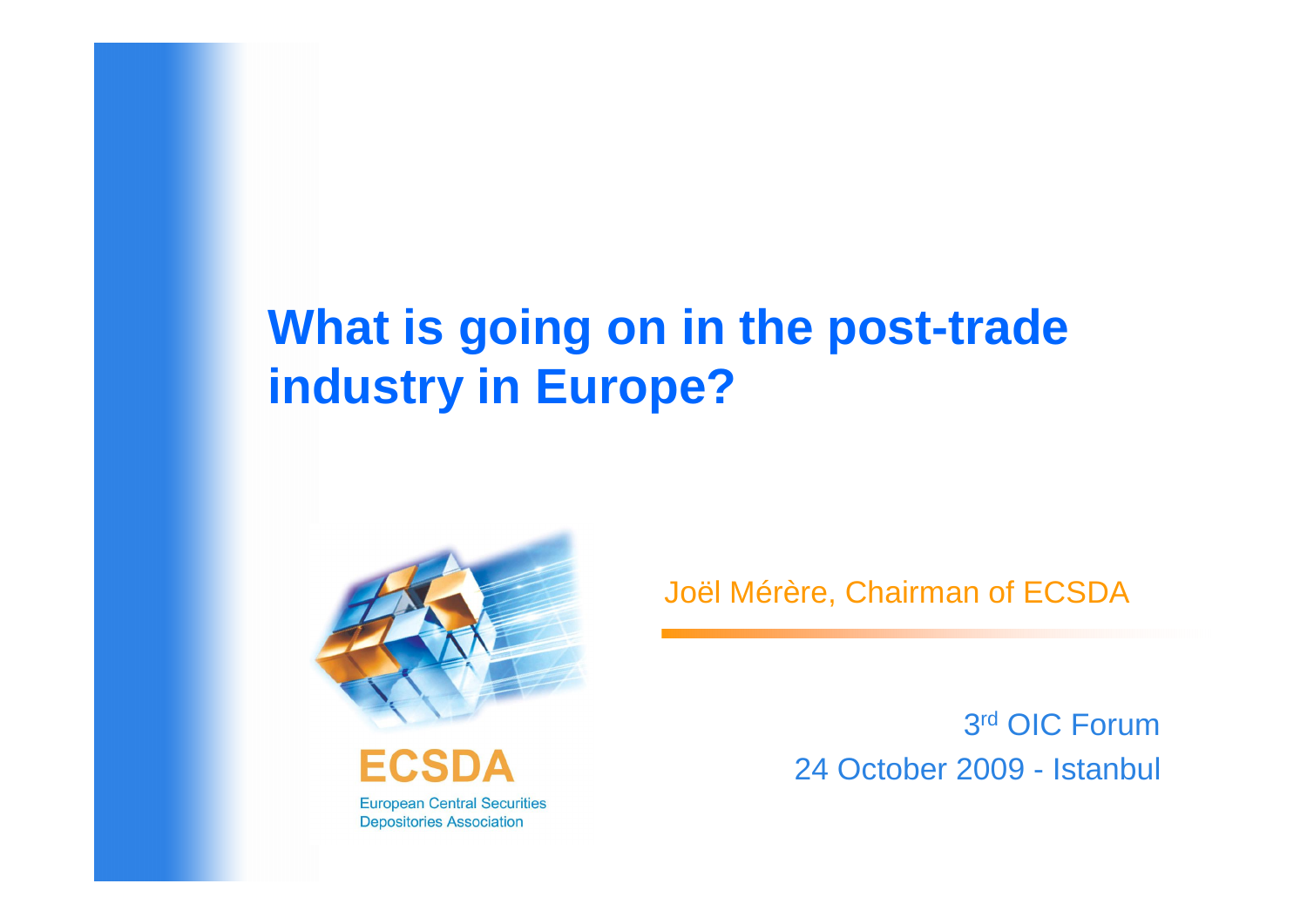

## Agenda

- **Current European landscape**
- **E** Current CCP landscape
- **Current CSD landscape**
- **N** Some CSD initiatives in Europe
- **Conclusion**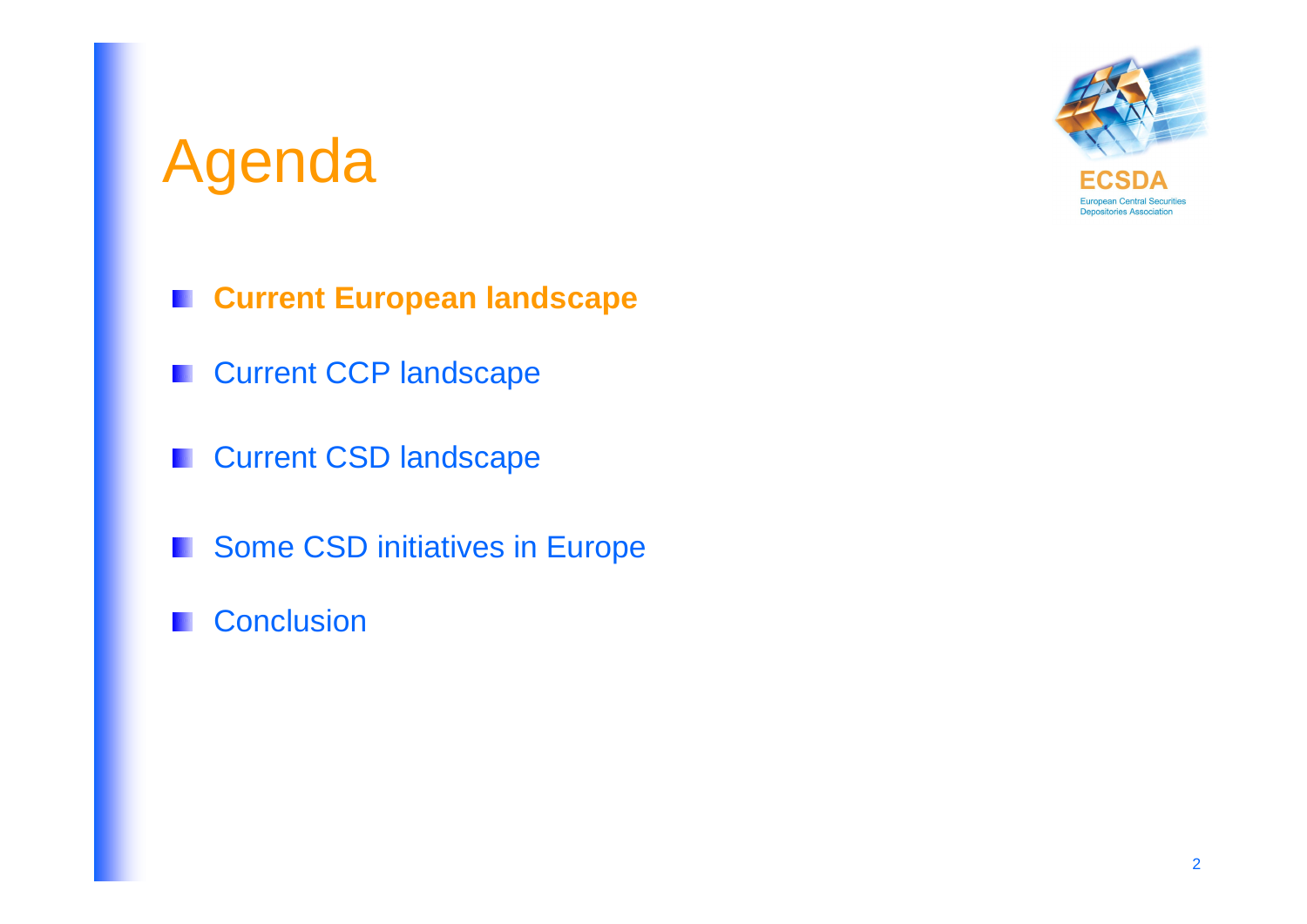## European challenges in the post-trading industry



The introduction Of the Euro has changed rules and behaviours:

- $\checkmark$  One set of collateral eligible throughout Europe for monetary policy operations
- $\checkmark$  Investors now have a more European vision: sector-based approach rather than a domestic approach

Clearing and settlement activities in the EU are cost effective and safe at domestic level, but cross-border arrangements are still complex and fragmented (40 different legal systems)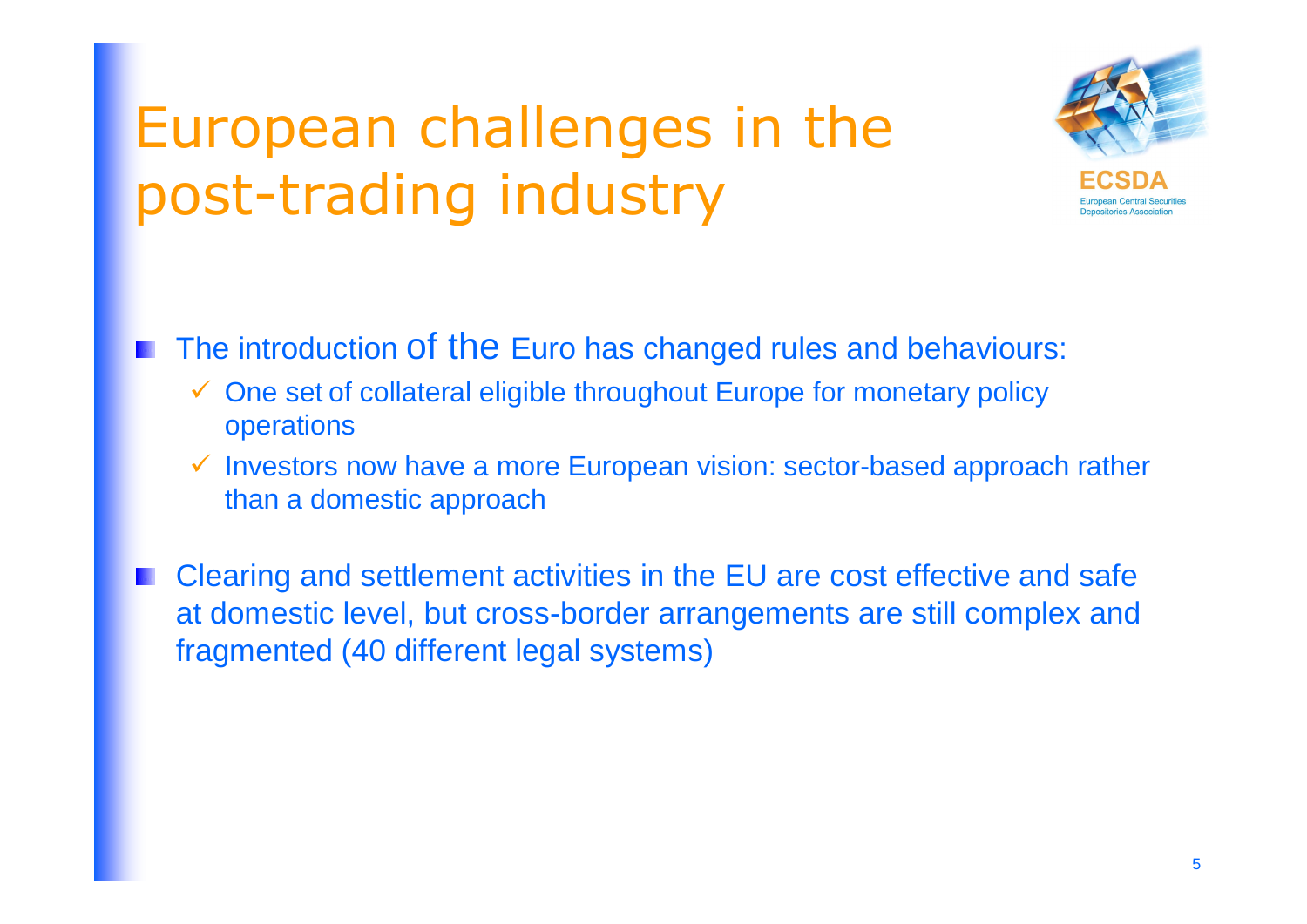## **Objective**



#### Creation of a single European Financial Market. Already:

- $\checkmark$  A single currency for 16 countries
- $\checkmark$  European Union = 27 countries
- $\checkmark$  Impact even on those countries that are not EMU or EU members

#### How to achieve that?

- $\checkmark$  Integration
- $\checkmark$  Interoperability

#### Main challenge is harmonisation

- $\checkmark$  Systems / market practices
- $\checkmark$  Legal / regulatory environment
- Process driven by public initiatives
	- European Commission / European Parliament
	- European Central Bank
- But also by initiatives from the private sector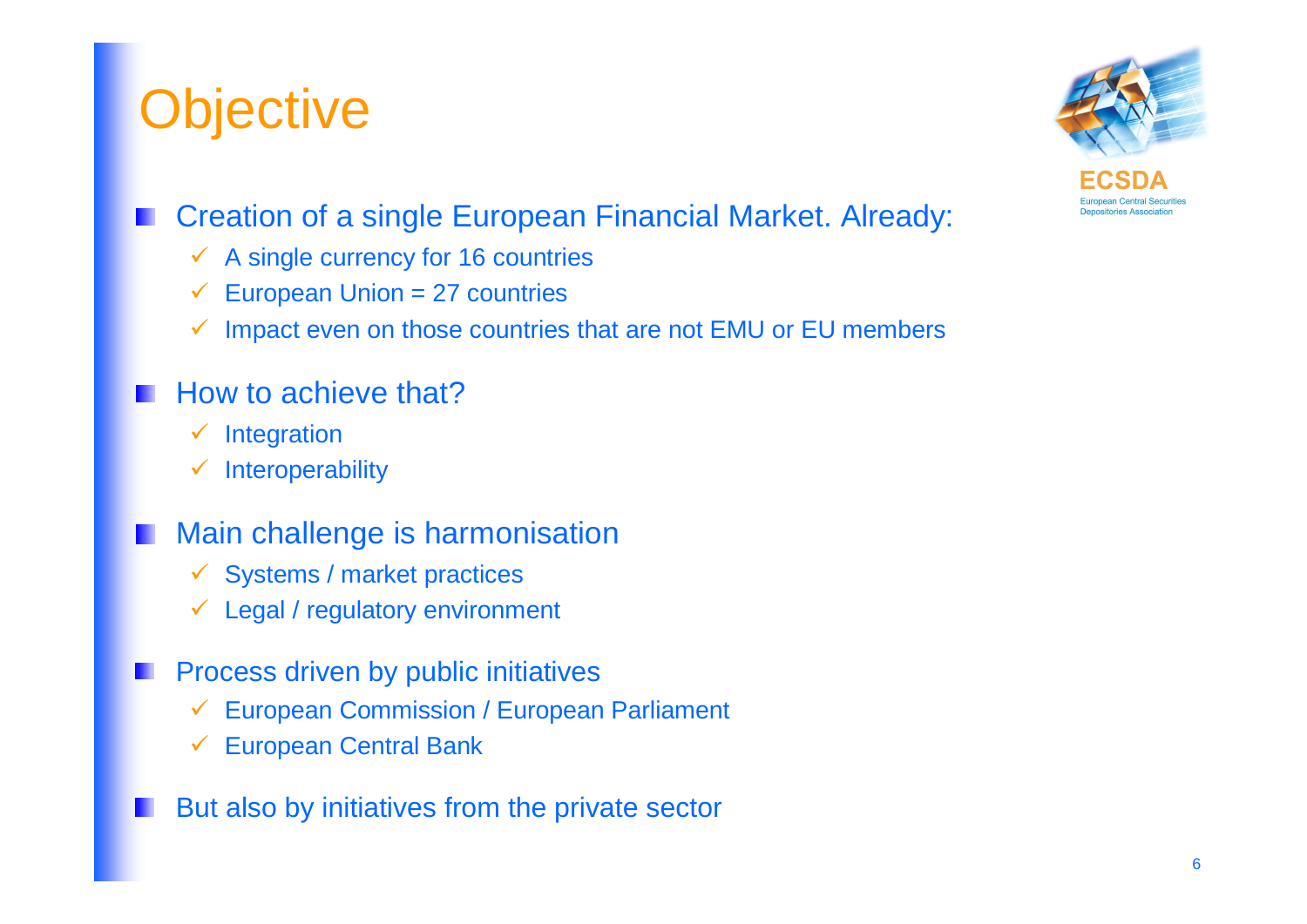#### Current Trading / Post Trading landscape in Europe



- **Filter Fragmented situation**
- **Mix of "silos" / "independent organisations"** with technical / regulatory constraints that make integration / interoperability difficult
- **Mix of user-owned / listed organisations**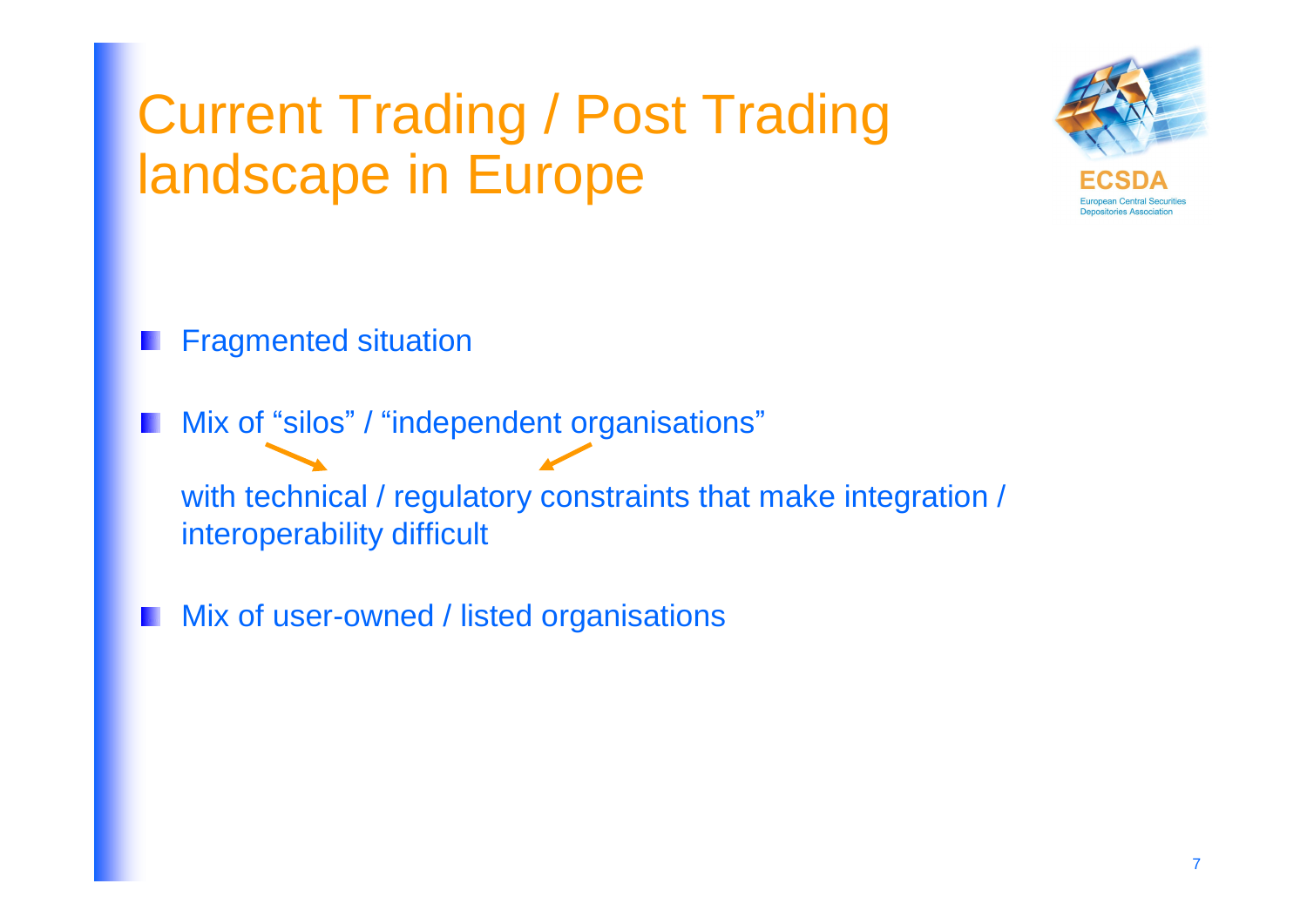## Current CCP landscape in Europe



- There are currently more than 20 CCPs in Europe
- These CCps serve a wide range of markets, clearing financial instruments traded on organised multilateral platforms or bilaterally (OTC): financial and commodity derivatives, cash equities, bonds/repos
- The relative advantage of using CCPs vary according to the characteristics of each market, but fall into three main categories:
	- $\checkmark$  Managing counterparty credit risk; this is particularly important for derivatives markets where risk can build up over a period of years and should be fully collateralised
		- Benefits are realised both from netting exposures and substituting the enhanced credit quality of the CCP for the exposure to the original counterparty
	- $\checkmark$  Enabling multilateral netting of settlement obligations; this encourages efficiency and reduces internal and external costs
	- $\checkmark$  Encouraging greater standardisation and automation of trade confirmation, reconciliation and collateralisation procedures, which in turn enable further use of CCP clearing
- European and international regulators are encouraging even mandating greater use of CCPs for OTC derivatives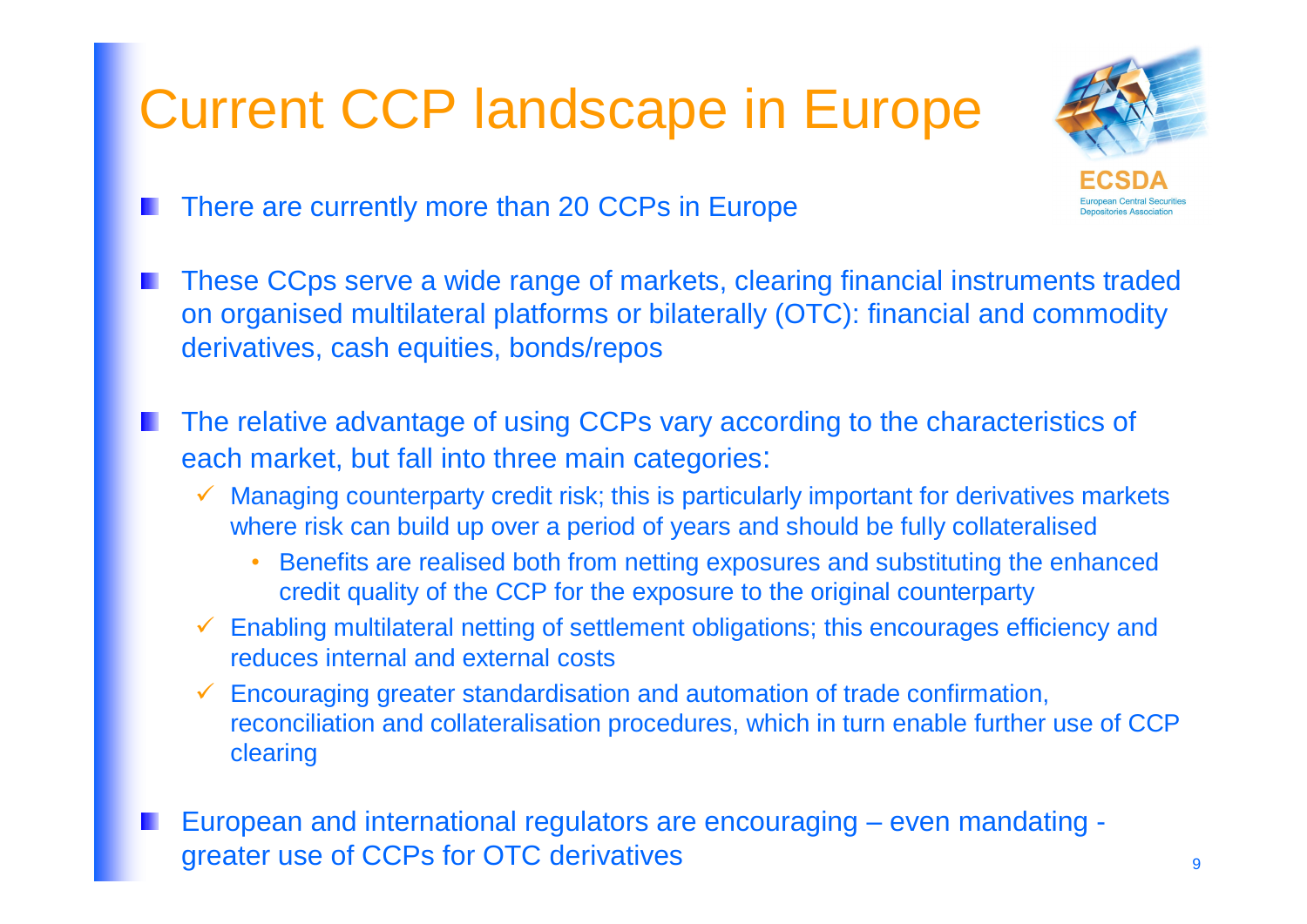#### Current CCP landscape in Europe



- In Europe, CCPs have been developed for clearing cash equity trades in different ways, each state building CCP to leverage its existing infrastructure
- In many cases (France, Germany, Italy, UK) these CCPs developed from established CCPs for derivatives
- Some are exchange-owned (Germany, Italy, Switzerland): others are independent (LCH.Clearnet) or combined with CSDs (Eastern Europe)
- The Markets in Financial Instruments Directive (MiFID) abolished "concentration rules" in the EU and encouraged the proliferation of alternative execution venues, primarily Multilateral Trading Facilities (MTFs)
- In order to serve the MTFs, new CCPs have entered the market EMCF and **EuroCCP**
- At the same time, the European Commission's Code of Conduct has encouraged CCPs to establish "interoperable" links so that firms can trade on the multiple venues but consolidate clearing in the CCP of their choice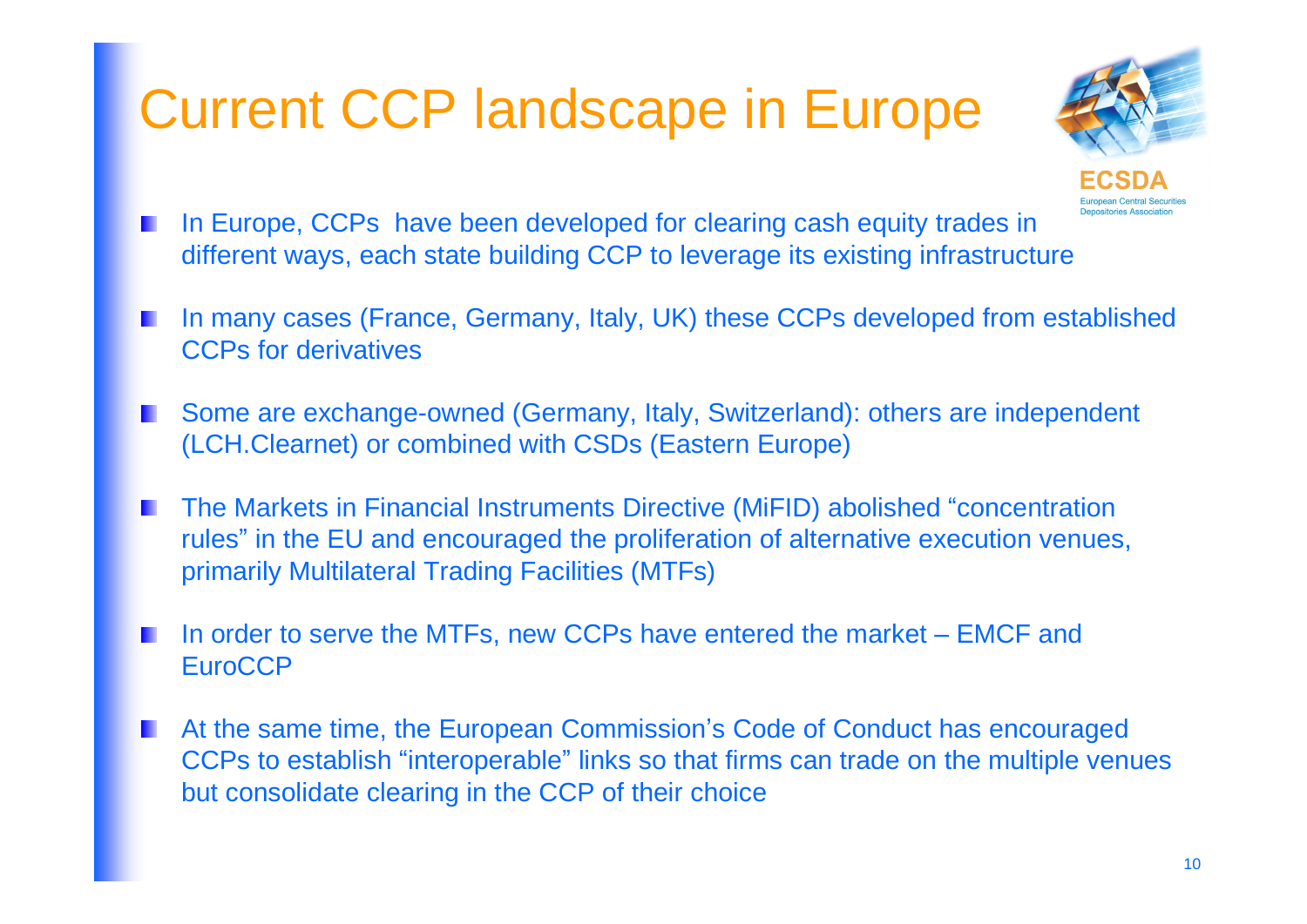### Current CCP landscape in Europe



- **There is no harmonised EU regime for CCPs in the EU and no binding** standards for risk management
- **EXCH, the European Association of CCPs, has established its own** standards for CCP links, which seek to ensure CCPs do not compete on risk management grounds
- CCPs are currently working to establish links from trading venues and to CSDs, each of which needs intense discussions with supervisors to ensure that market integrity is preserved
- Competition between MTFs and CCPs has led to significant fee cuts, at both trading and clearing level
- **As further links are established, one potential outcome is that each of the** major banks dealing in the pan-European market will be able to choose the CCP provide they prefer and be able to switch between them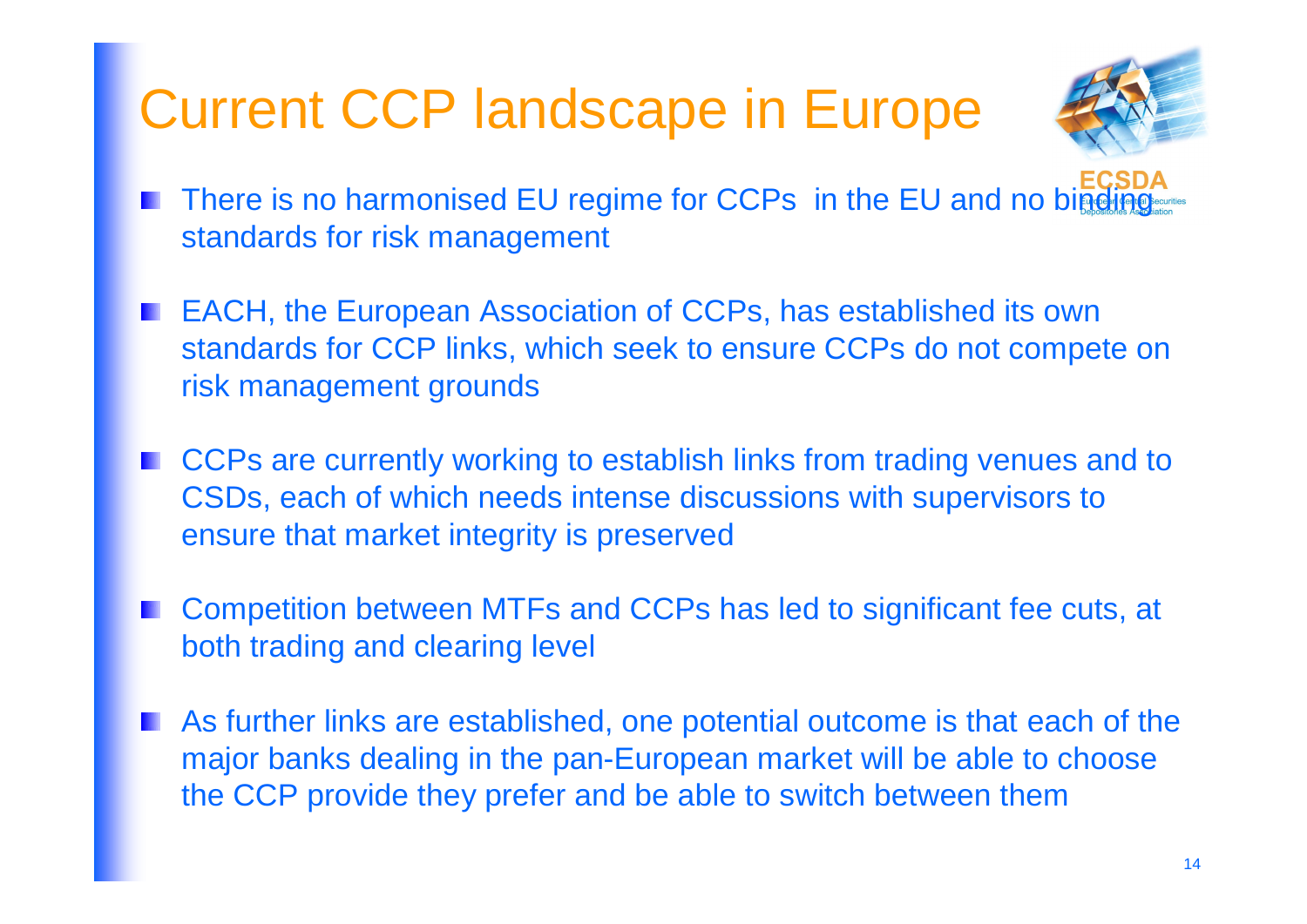#### Current CSD landscape



- Similarities with CCPs
- CSDs were first developed for equity markets, then for government bonds
- Some are exchange-owned (Germany, Greece, Italy, Poland, Spain, Switzerland), independent (Euroclear), owned by public sector (Hungary)
- Some are listed companies or belong to listed companies (Germany, Italy) or user-owned (Euroclear, Switzerland)
- Links developed by CSDs to facilitate implementation of a single monetary policy in the Euro-zone
- **But a major obstacle: lack of harmonisation** → major initiative from the European Commisssion in 2001/2003: elimination of "barriers" - Giovannini Report
- The European Commission's Code of Conduct also encouraged CSDs to further develop interoperable links
- **M** Already lots of initiatives: mergers/sharing of technical platforms
- A major initiative from the European Central Bank: Target2-Securities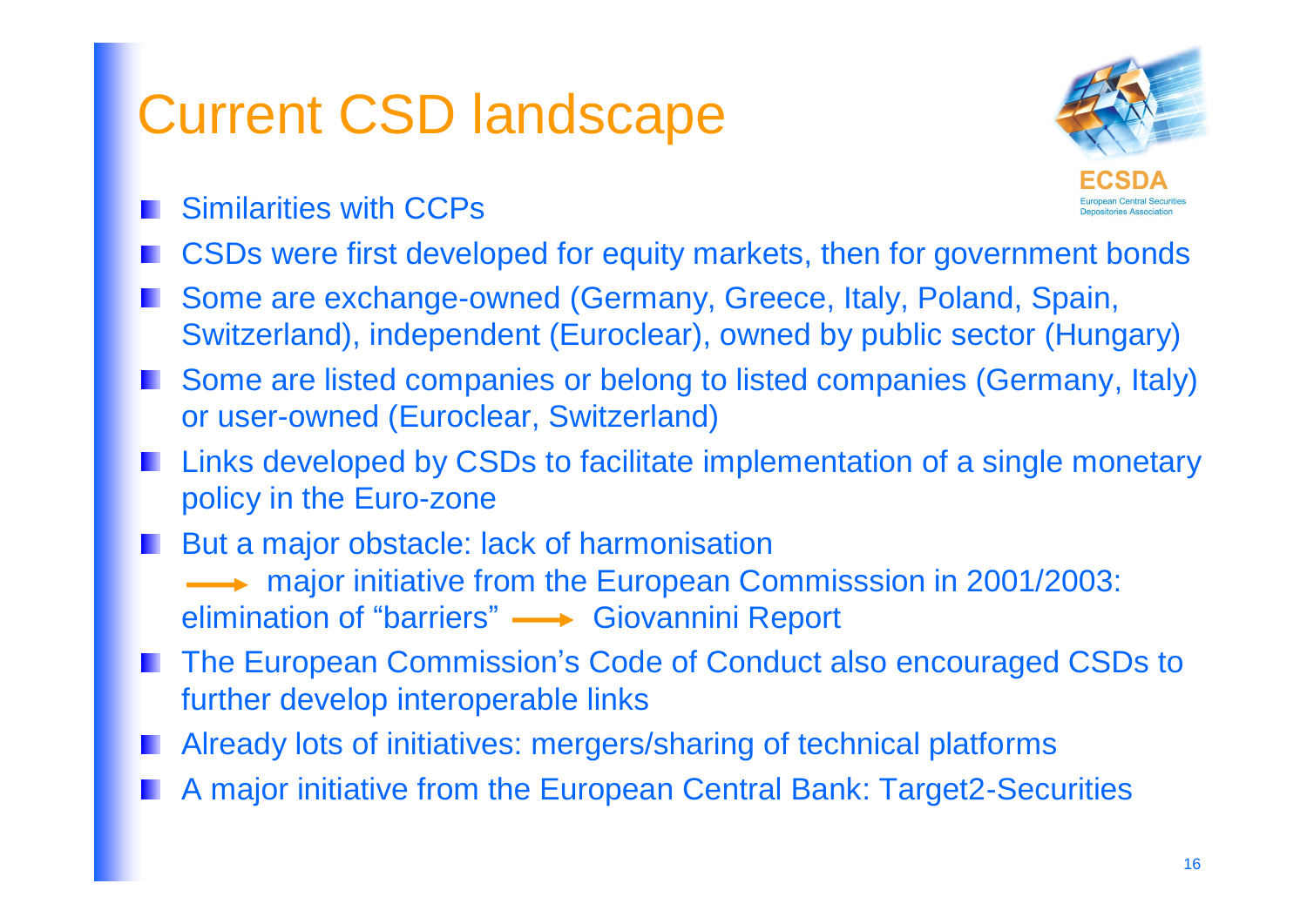## Link Up Markets





#### **Link Up Markets model will replace current inefficient set-up**

- **Single point of access for CSDs to participating markets**
- **Easy implementation of enhanced CSD links in Central Bank Money leveraging TARGET2-Cash**
- **Reuse of efficient local infrastructures**
- **Absorbing differences in market standards**
- **Best-in-class CSD services for all asset classes (excluding derivatives) and multiple currencies**
- **Continuous harmonisation of market practices**
- **Flexible extension of market coverage in Europe and beyond**
- **Launch on March 30, 12 months after announcement of project**

**DIRECT CROSS-BORDER ACCESS via local CSD infrastructures**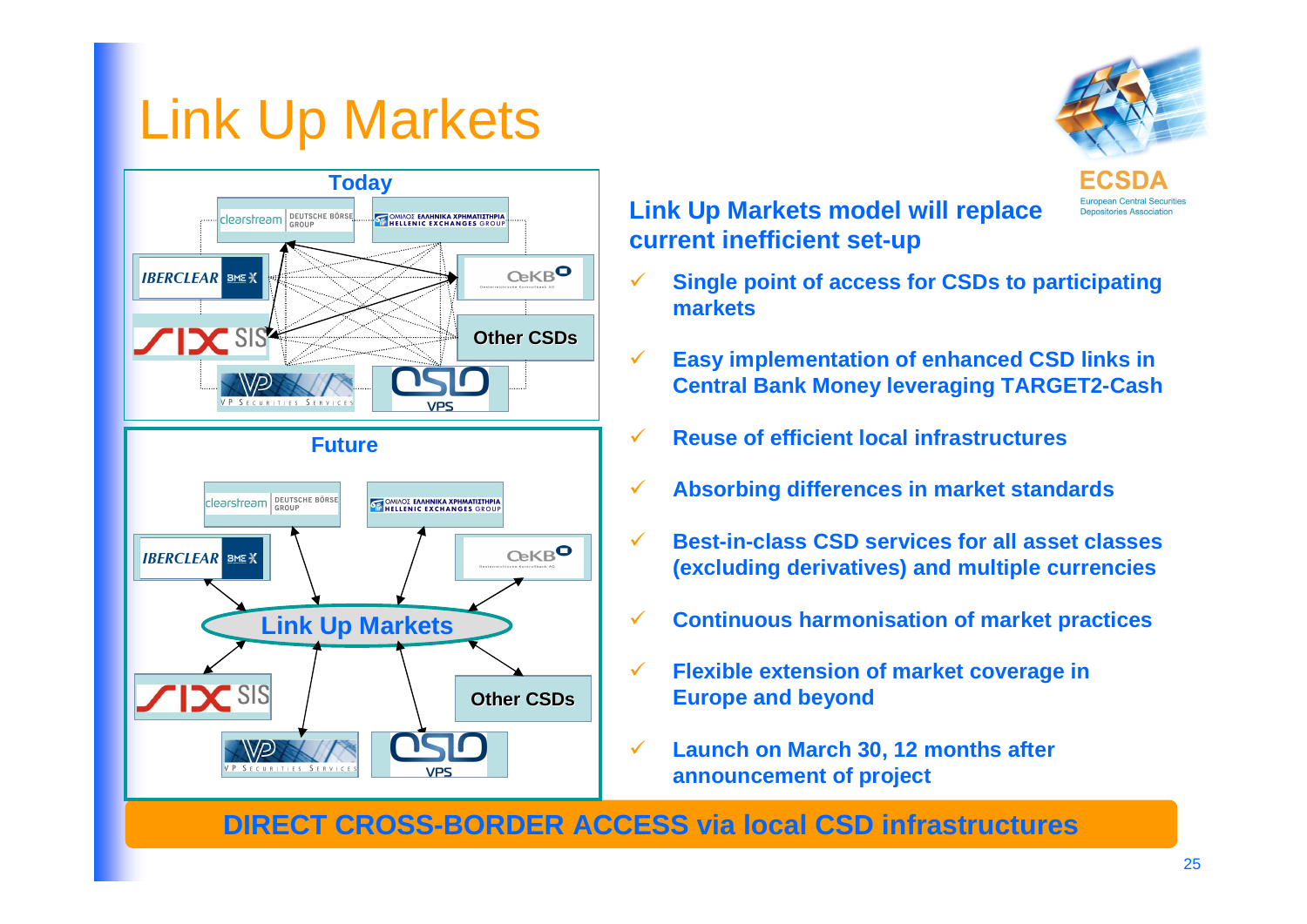### An example



#### **ECSDA Investor CSD: Domestic Domestic format client** • Settlement on accounts in each Issuer CSD (omnibus **Client:** or segregated) **CSD 1** • Single account relationship • Handling of corporate **CSD 2** with Investor CSD actions, income payments **Domestic** and tax services on **format** • Use existing individual customer systems/interfaces accounts • Cross-border DvP settlement **CSD 3 Link Up CSD 7 Markets** • Payment via Target 2 or cash correspondent **Issuer CSD:** CSD 6 **Domestic C**SD 9 • Settlement on Investor CSD **format** accounts **CSD 5** • Support to Investor CSD for corporate actions, income payments and tax services **Domestic Domestic format client** • Support to Investor CSD for market specific services

26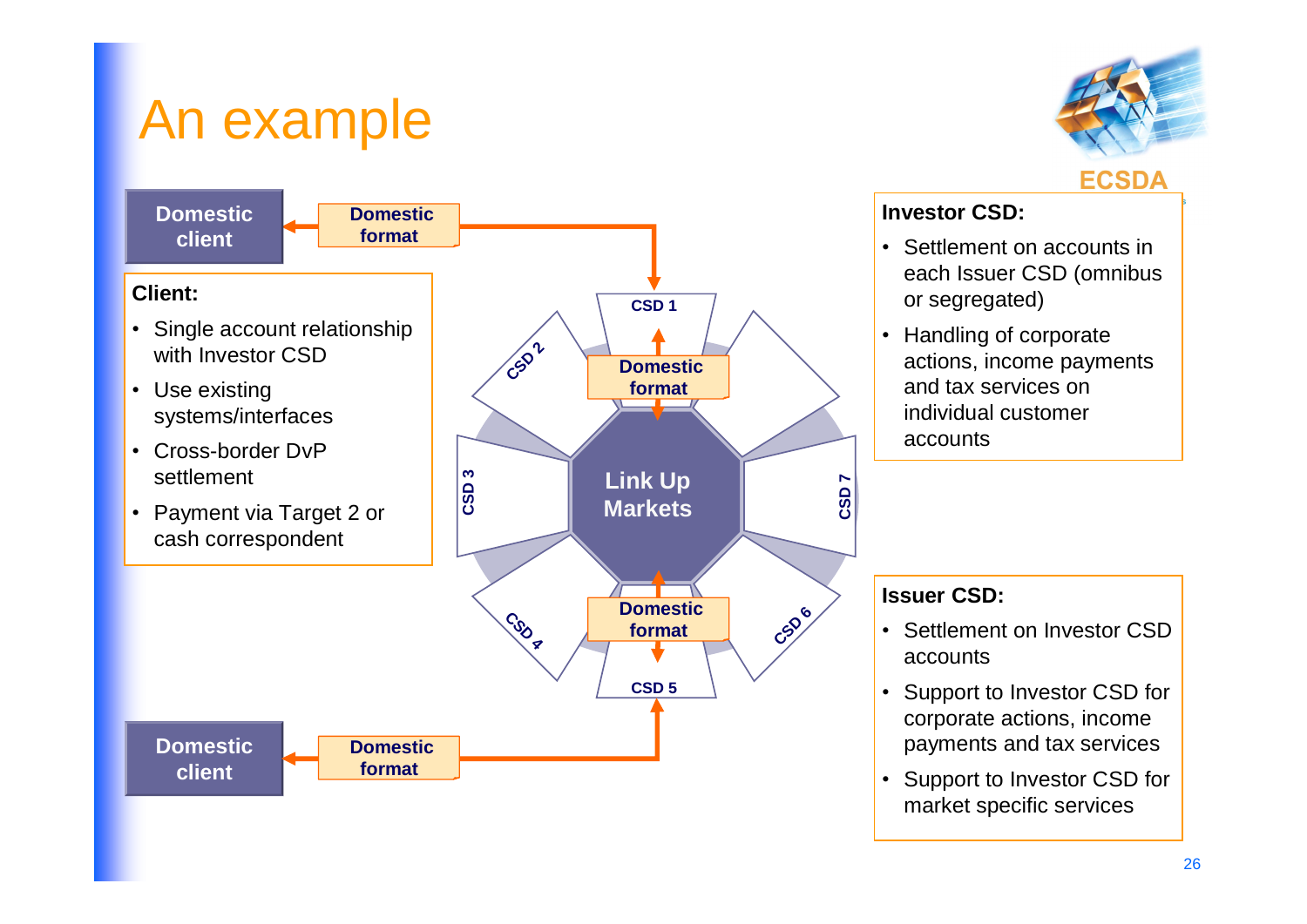#### Key achievements to date

- $\checkmark$  Successful launch in March 2009 with just 12 months time-to-market
- $\checkmark$  Development cost well within announced budget of EUR 10 million
- $6$  CSDs live: CBF, Helex, Iberclear, OeKB, SIX SIS, VP
- $\checkmark$  Production running smoothly
- 2 new members CSE and Strate joined already, strong interest from other CSDs globally with highest focus in Europe
- Solution well positioned as showcase for interoperability as well as facilitator for T2S





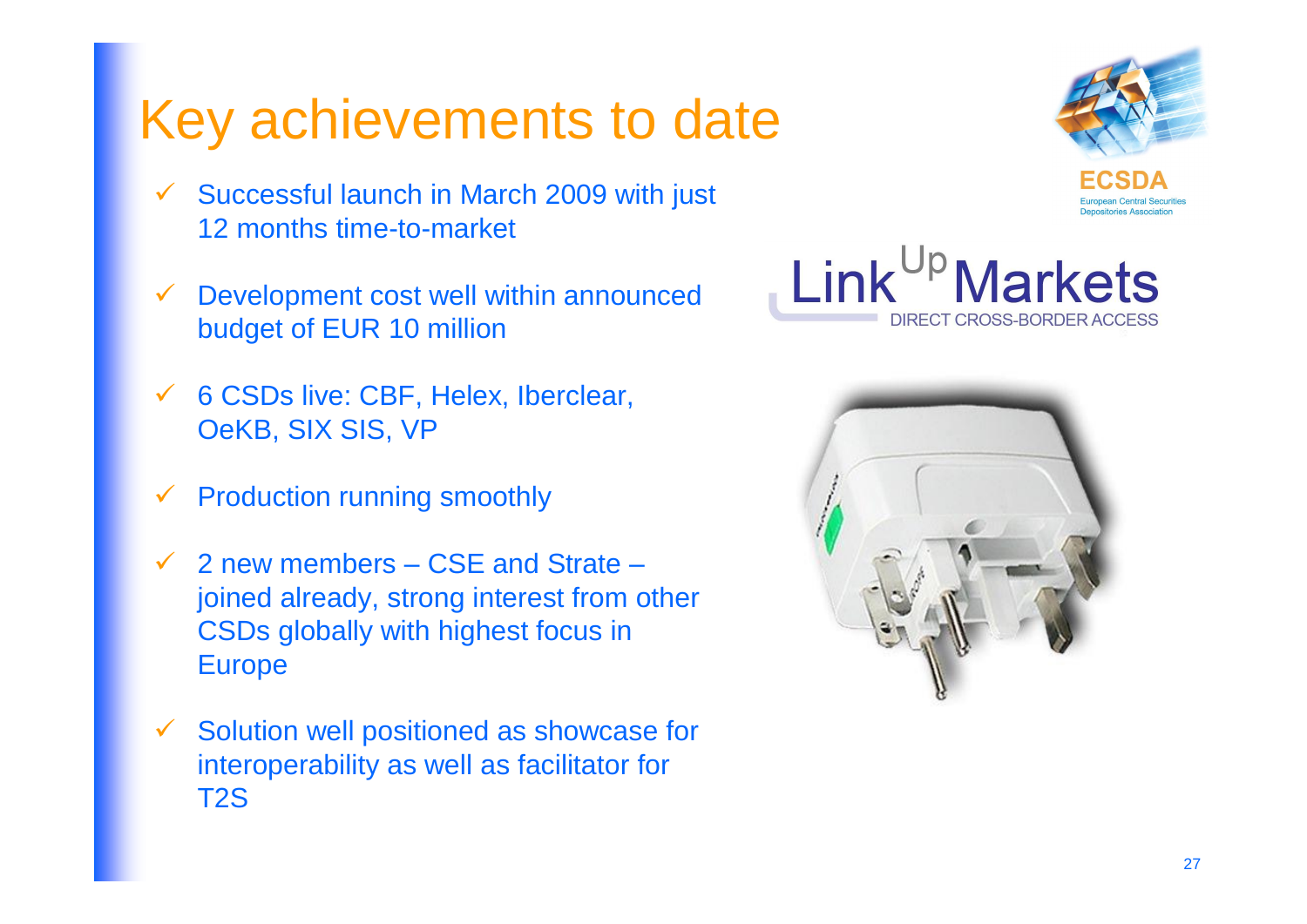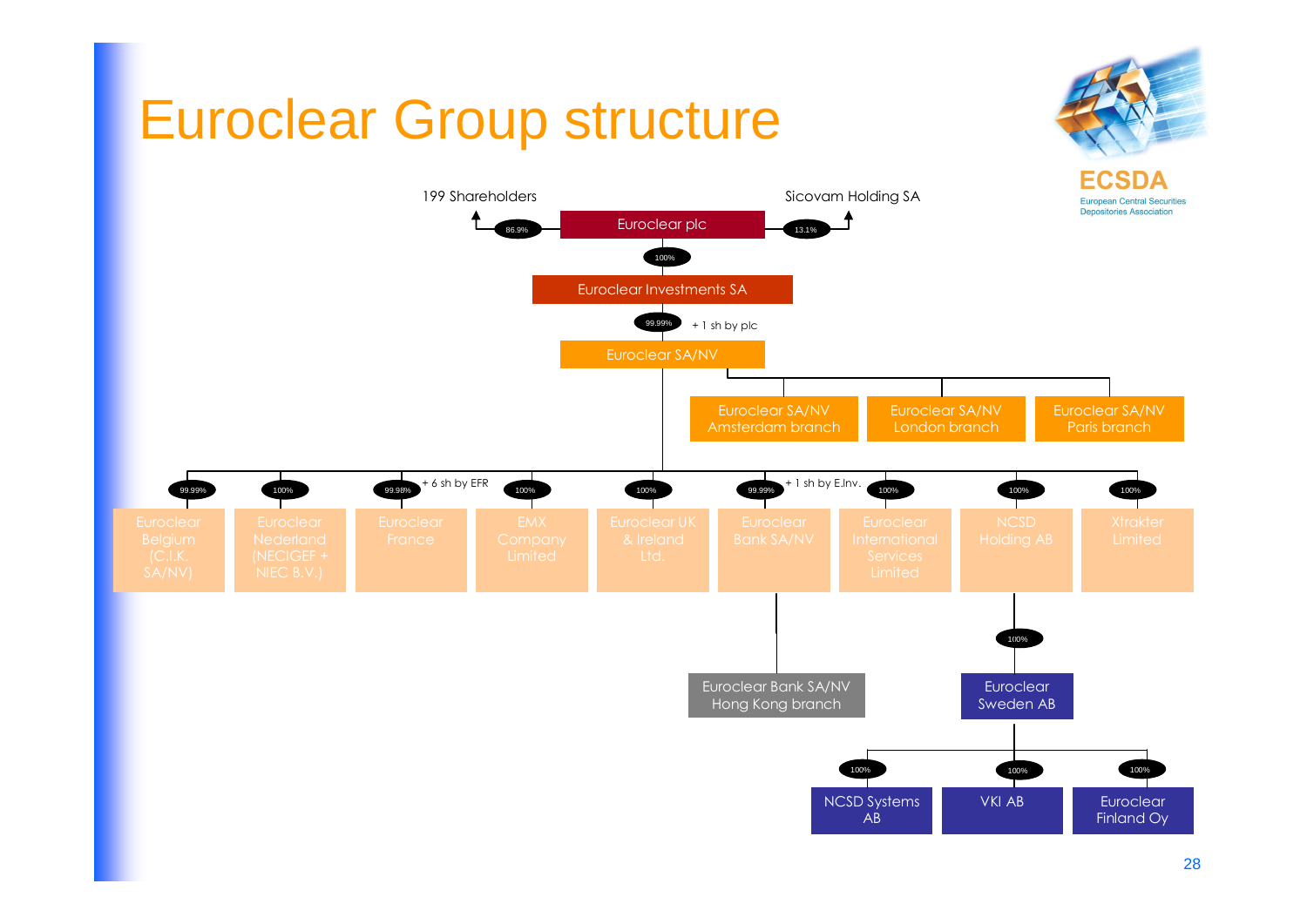#### NASDAQ OMX group ownership of the Baltic CSDs:



- **100% of equity in Estonian (EVK) and Latvian (LCD) CSDs through** local stock exchanges, respectively: NASDAQ OMX Tallin and NASDAQ OMX Riga
- 40% of CSD of Lithuania (CSDL) through stock exchanges NASDAQ OMX Helsinki and NASDAQ OMX Vilnius
- The remaining 60% stake in CSDL is owned by the Bank of Lithuania (BoL) and is currently for sale
- The CSDL is an associated company of NASDAQ OMX groupa a s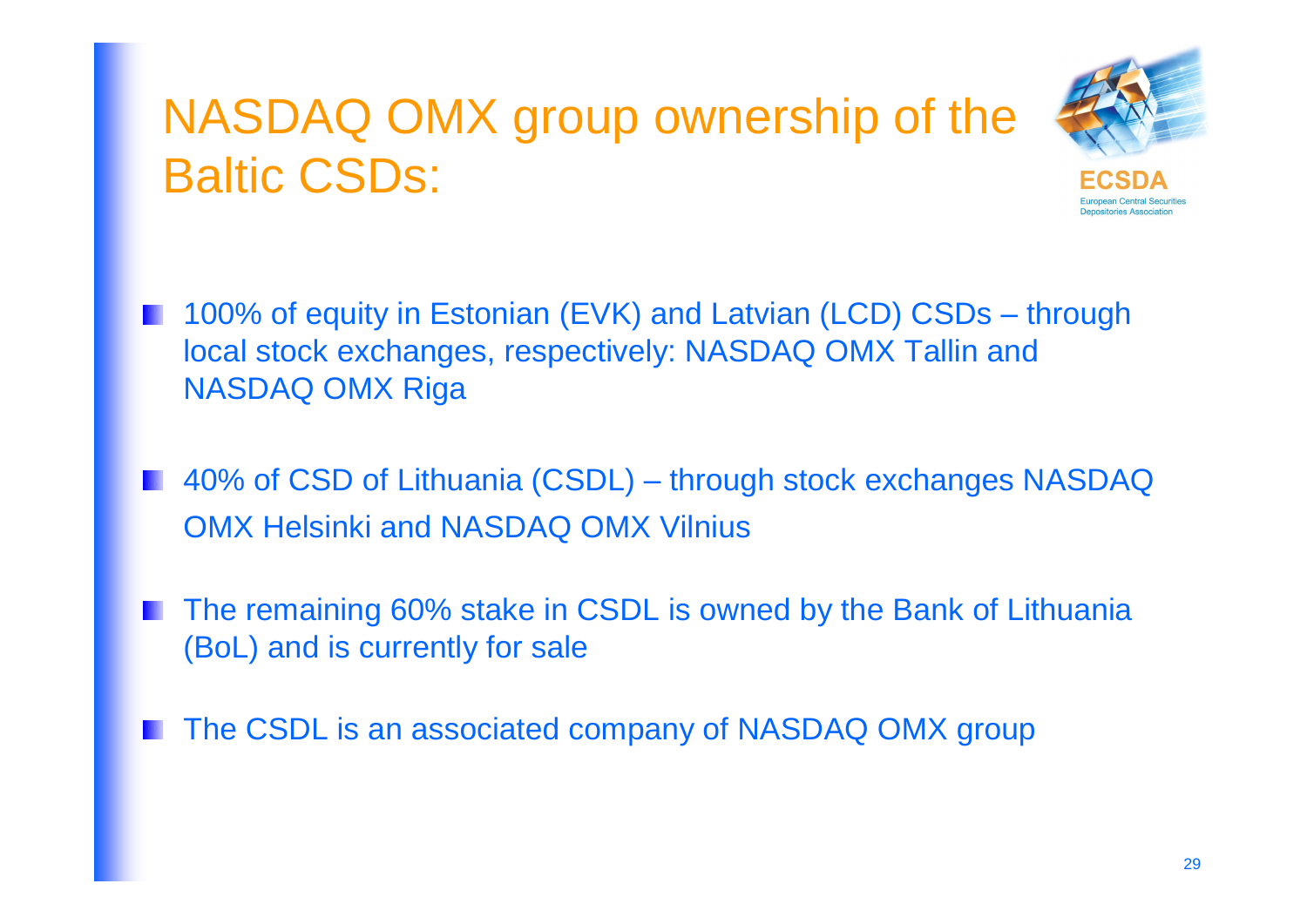#### Main developments



- The current ownership of all Baltic CSDs from 2005 enabled them to accomplish the following:
	- multilateral Baltic CSD links based on ECSDA model agreement
	- $\checkmark$  trading and settlement information flows organised by using special databases for:
		- transaction feeds from SAXESS trading system jointly used by the Baltic Stock Exchanges (TRAXESS)
		- information interchange on securities settlement between the Baltic CSDs (LinkGW)
	- Joint functional model allowing enriched trading orders, changes in securities and cash custodians during the settlement cycle
	- $\checkmark$  Harmonisation of settlement fees for automatched transactions concluded on the Baltic stock exchanges (0.29 EUR) and cross-border FOP transfers (4.34 EUR)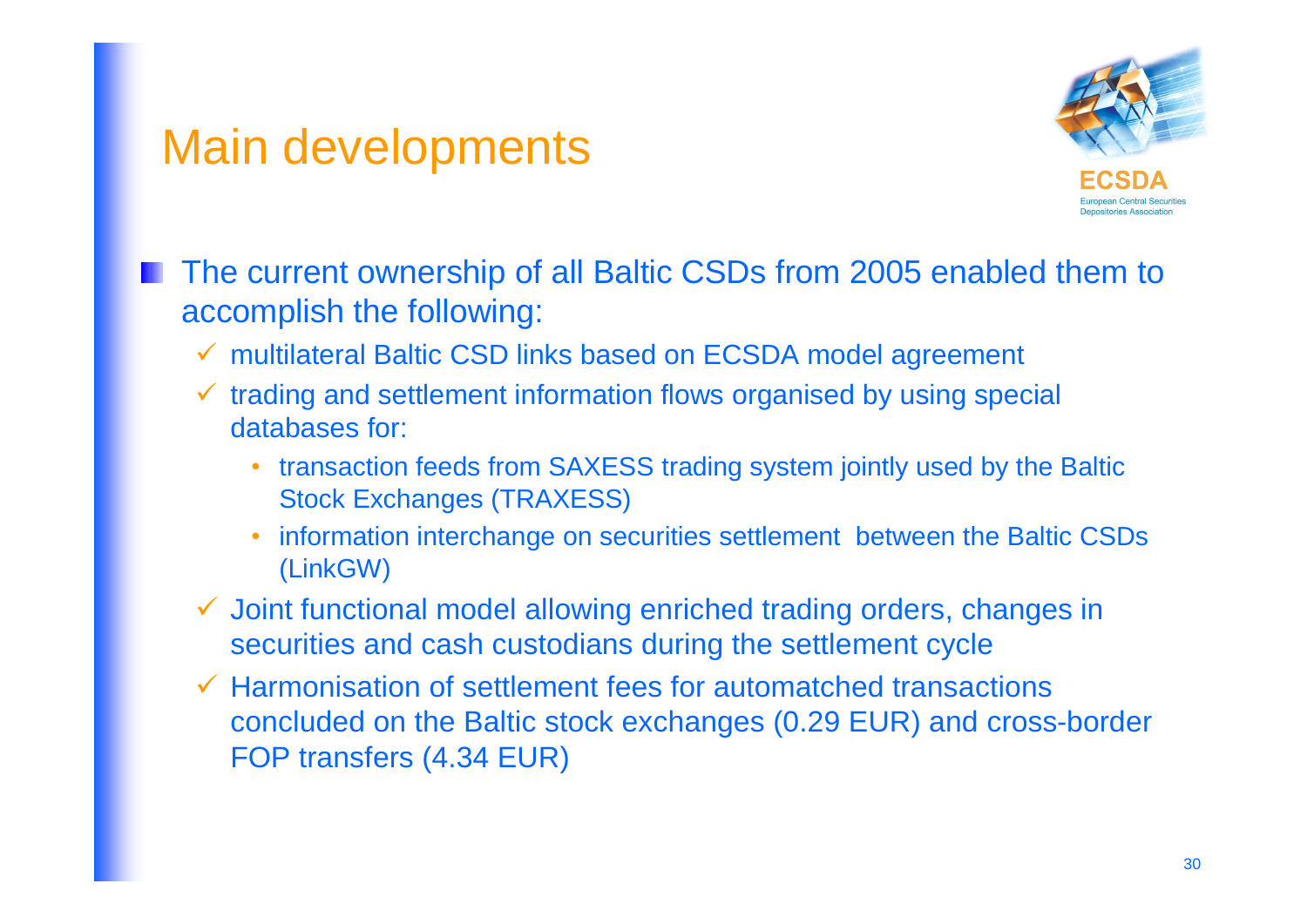# **Results of the Baltic CSDs integration**

- **Baltic links are widely used. In CSDL, the number of securities transfers** between Baltic CSD accounts when settling exchange trades made up 33% and 27% of the total number of transfers in 2007 and 2008, respectively
- **The Transfer costs of exchange-based automatched trades is the same:** 0.29 EUR, irrespective of whether the transfer is made in the local participant's CSD or in another Baltic CSD's account. This can serve as a real-life example of T2S's most promoted principle: the same price for settlement of local and cross-border transactions
- Custody of securities within the Baltic countries using the Baltic CSDs corresponding accounts has become a widespread practice. Almost all listed securities on the Vilnius stock-exchange are held by Estonian and Latvian investors using the Baltic links and vice versa; Lithuanians are active investors in Latvian and Estonian securities